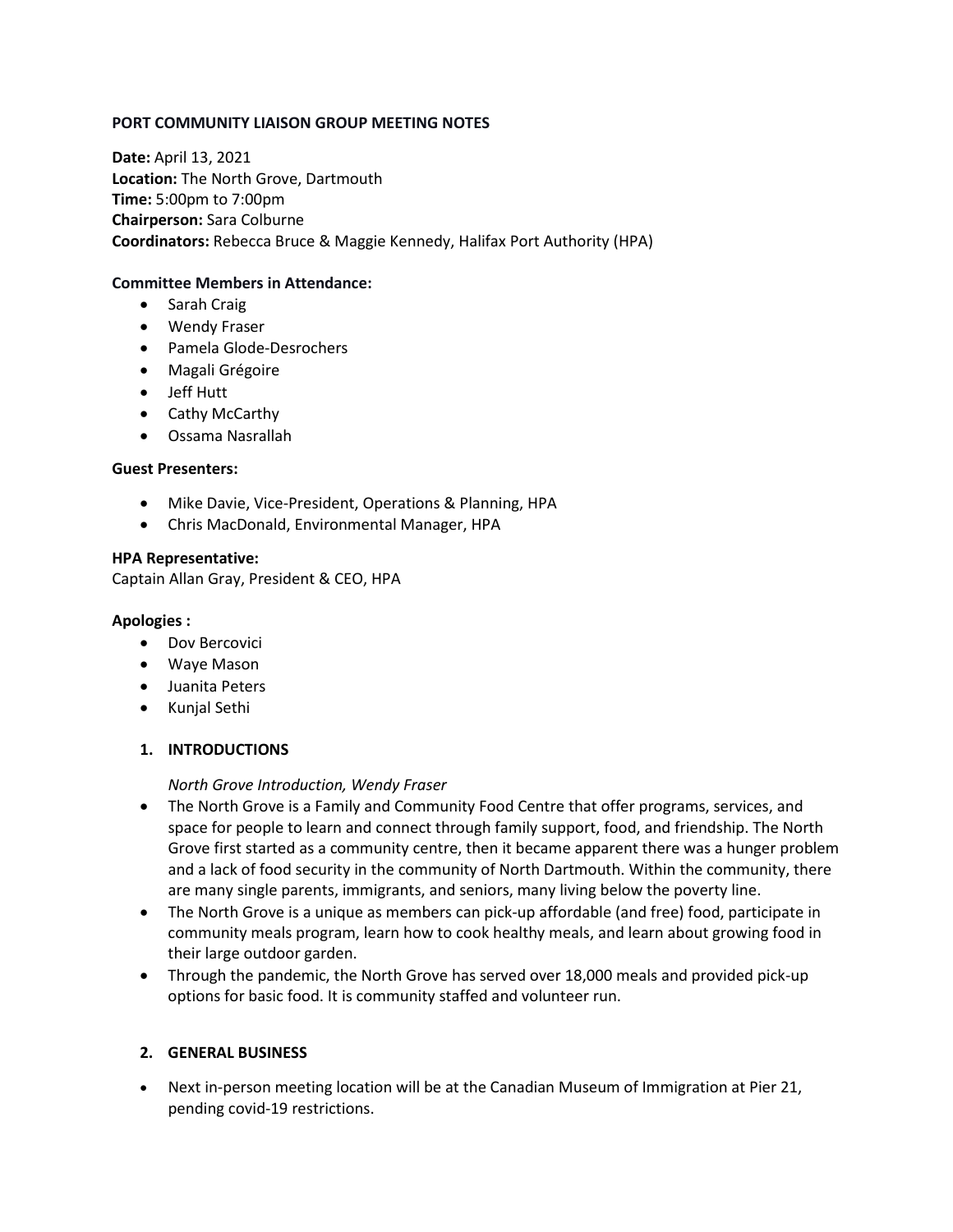- Updates from members and good news stories:
	- Friends of McNabs Island: upcoming AGM. There will be a discussion about the shoreline. McNabs Island is seeing high demand for guided tours.
	- Harbour Watercraft Tours & Adventures: Expecting a busy season, beginning a kayaking expedition.
	- North Grove: Groups will begin to come in to work at the community gardens, including company is sending in teams to work on the farm for the day.

# **3. PORT REPORT**

## *Captain Allan Gray*

- Since mid-January, HPA had 4 incidents/near misses resulting in minor property damage. These were from snow clearing operations, contact with overhead doors, boardwalk, and fencing. In addition, there have been no Covid-19 cases to date, HPA remains diligent, taking precautionary measures. There are no environmental incidents to report.
- HPA released strong Q1 cargo numbers, one of the highest the port has seen in years, because of Asia rebound, starting to flow through in the market.
- Founding Partners of the PIER (Port Innovation Engagement Research) have been announced, which include CN, PSA Halifax, OMC International, and Saab Technologies Ltd. The PIER staff are virtually meeting with the founding partners to actively define what success will look like. Several ports have shown interest in joining the ecosystem within the PIER. Construction of the physical space has begun.
- Farmers' Market transition continues to go smoothly. Vendors sold out first weekend, Vendors and customers are enjoying the new location.
- In early April, there was a joint statement by the Africville Heritage Trust, the Halifax Port Authority, and the Halifax Regional Municipality regarding land exchange. The lands being discussed include the Halifax Port Authority's new landmass (which includes existing and future infill lands), the expanded Africville Heritage Trust lands and the municipal land intended to be transferred to the Halifax Port Authority. The municipality's African Nova Scotian Affairs Integration Office will play an integral role in supporting discussions that keep historic Africville, the Africville Museum, and Africville Park at the forefront of consideration. Halifax Regional Council has asked staff to return with a recommendation report regarding next steps. The report is anticipated to be presented in the latter half of 2021.

*Q&A*: Could you explain what the infill is? Is it safe?

• The infill is pyritic slate. Pyritic slate can be acidic when exposed to oxygen. When oxygen is removed, by placing the material underwater, an anaerobic environment it is no longer acidgenerating.

## **4. NEW BUSINESS**

## *Maugers Beach Lighthouse, Cathy McCarthy*

- Cathy McCarthy gave an update on behalf of the Friends of McNabs Island Society and presented on the Maugers Beach Lighthouse, bringing awareness of the plans to divest the lighthouse to the PCLC and the Port Authority.
- Cathy shared an aerial video which shows the lighthouse: [https://youtu.be/0KGbkrv5z4I](https://youtu.be/0KGbkrv5z4I%C2%A0)
- The current lighthouse at Maugers Beach Lighthouse was built during WWII next to the former Sherbrooke Tower. The current lighthouse is surplus to the Department of Fisheries and Oceans (DFO) needs and they plan to divest this lighthouse as they have done for another lighthouse in